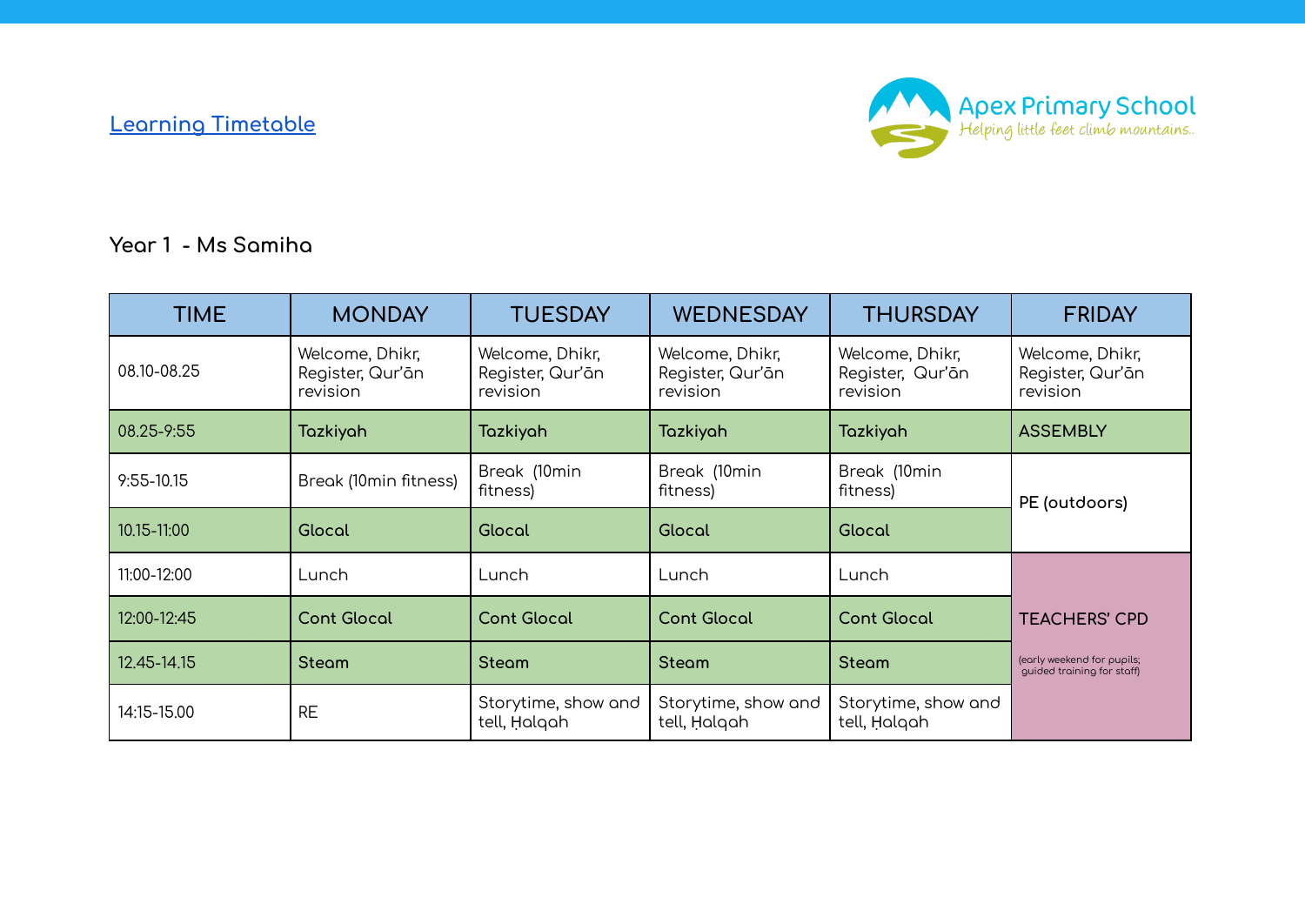

## **Year 2 - Mualimah Mayeesha**

| <b>TIME</b>    | <b>MONDAY</b>                                   | <b>TUESDAY</b>                                  | <b>WEDNESDAY</b>                                | <b>THURSDAY</b>                                 | <b>FRIDAY</b>                                            |
|----------------|-------------------------------------------------|-------------------------------------------------|-------------------------------------------------|-------------------------------------------------|----------------------------------------------------------|
| 08.10-08.25    | Welcome, Dhikr,<br>Register, Qur'ān<br>revision | Welcome, Dhikr,<br>Register, Qur'ān<br>revision | Welcome, Dhikr,<br>Register, Qur'ān<br>revision | Welcome, Dhikr,<br>Register, Qur'ān<br>revision | Welcome, Dhikr,<br>Register, Qur'ān<br>revision          |
| 08.25-9:55     | Glocal                                          | Glocal                                          | Glocal                                          | Glocal                                          | <b>ASSEMBLY</b>                                          |
| $9:55 - 10.15$ | Break (10min<br>fitness)                        | Break (10min<br>fitness)                        | Break (10min<br>fitness)                        | Break (10min<br>fitness)                        |                                                          |
| 10.15-11:00    | <b>Steam</b>                                    | <b>Steam</b>                                    | <b>Steam</b>                                    | <b>Steam</b>                                    | PE (outdoors)                                            |
| 11:00-12:00    | Lunch                                           | Lunch                                           | Lunch                                           | Lunch                                           |                                                          |
| 12:00-12:45    | <b>Cont Steam</b>                               | <b>Cont Steam</b>                               | <b>Cont Steam</b>                               | <b>Cont Steam</b>                               | <b>TEACHERS' CPD</b>                                     |
| 12.45-14.15    | Tazkiyah                                        | Tazkiyah                                        | Tazkiyah                                        | Tazkiyah                                        | (early weekend for pupils;<br>quided training for staff) |
| 14:15-15.00    | <b>RE</b>                                       | Storytime, show and<br>tell, Halqah             | Storytime, show and<br>tell, Halqah             | Storytime, show and<br>tell, Halqah             |                                                          |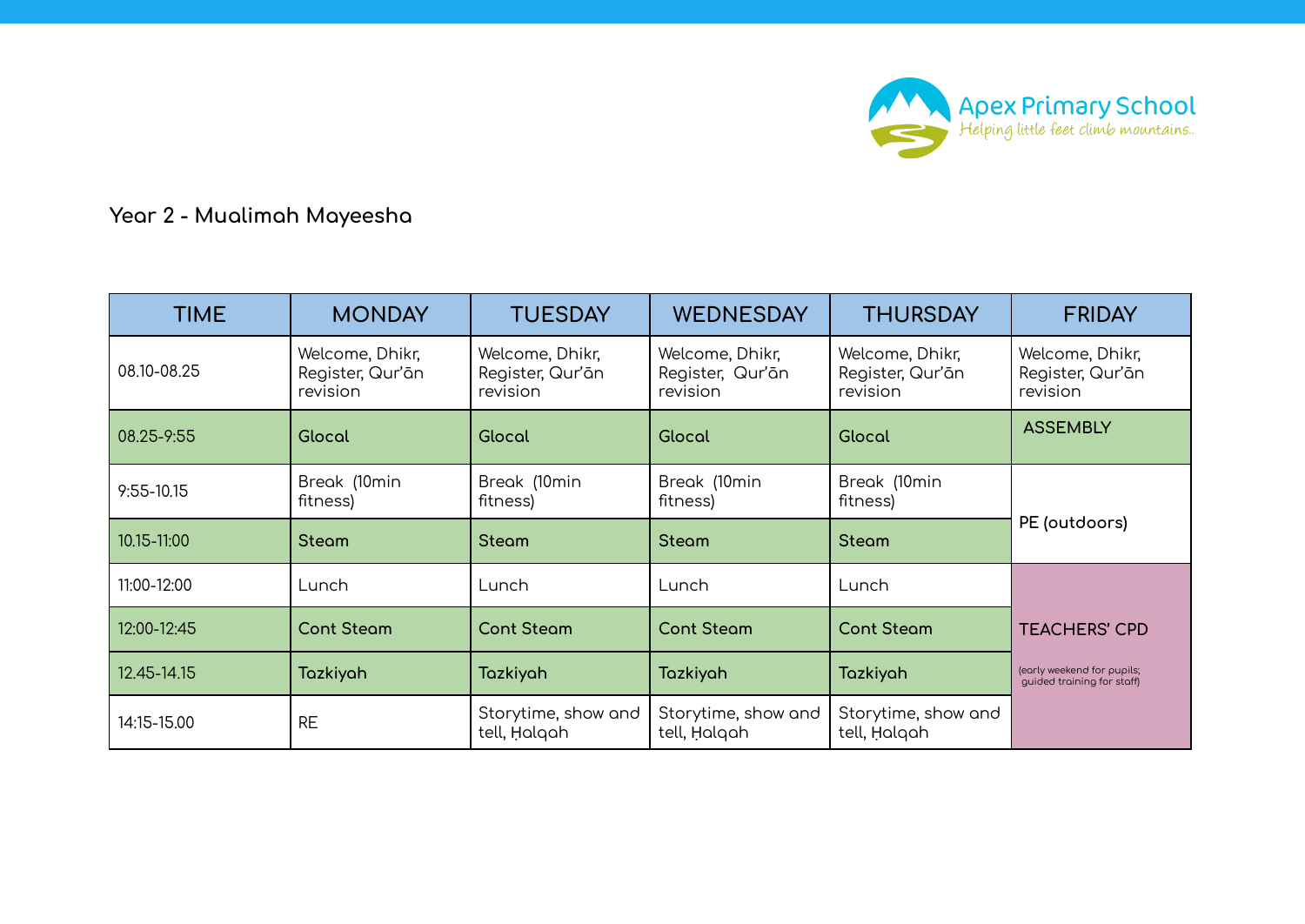

**Year 3 - Ms Aisha**

| <b>TIME</b>    | <b>MONDAY</b>                                   | <b>TUESDAY</b>                                  | <b>WEDNESDAY</b>                                | <b>THURSDAY</b>                                 | <b>FRIDAY</b>                                            |
|----------------|-------------------------------------------------|-------------------------------------------------|-------------------------------------------------|-------------------------------------------------|----------------------------------------------------------|
| 08.10-08.25    | Welcome, Dhikr,<br>Register, Qur'ān<br>revision | Welcome, Dhikr,<br>Register, Qur'ān<br>revision | Welcome, Dhikr,<br>Register, Qur'ān<br>revision | Welcome, Dhikr,<br>Register, Qur'ān<br>revision | Welcome, Dhikr,<br>Register, Qur'ān<br>revision          |
| 08.25-9:55     | <b>Steam</b>                                    | <b>Steam</b>                                    | <b>Steam</b>                                    | <b>Steam</b>                                    | <b>ASSEMBLY</b>                                          |
| $9:55 - 10.15$ | Break (10min<br>fitness)                        | Break (10min<br>fitness)                        | Break (10min<br>fitness)                        | Break (10min fitness)                           | PE (outdoors)                                            |
| 10.15-11:00    | Tazkiyah                                        | Tazkiyah                                        | Tazkiyah                                        | <b>Tazkiyah</b>                                 |                                                          |
| 11:00-12:00    | Lunch                                           | Lunch                                           | Lunch                                           | Lunch                                           |                                                          |
| 12:00-12:45    | Cont Tazkiyah                                   | Cont Tazkiyah                                   | Cont Tazkiyah                                   | Cont Tazkiyah                                   | <b>TEACHERS' CPD</b>                                     |
| 12.45-14.15    | Glocal                                          | Glocal                                          | Glocal                                          | Glocal                                          | (early weekend for pupils;<br>quided training for staff) |
| 14:15-15.00    | <b>RE</b>                                       | Storytime, show and<br>tell, Halqah             | Storytime, show and<br>tell, Halqah             | Storytime, show and<br>tell, Halqah             |                                                          |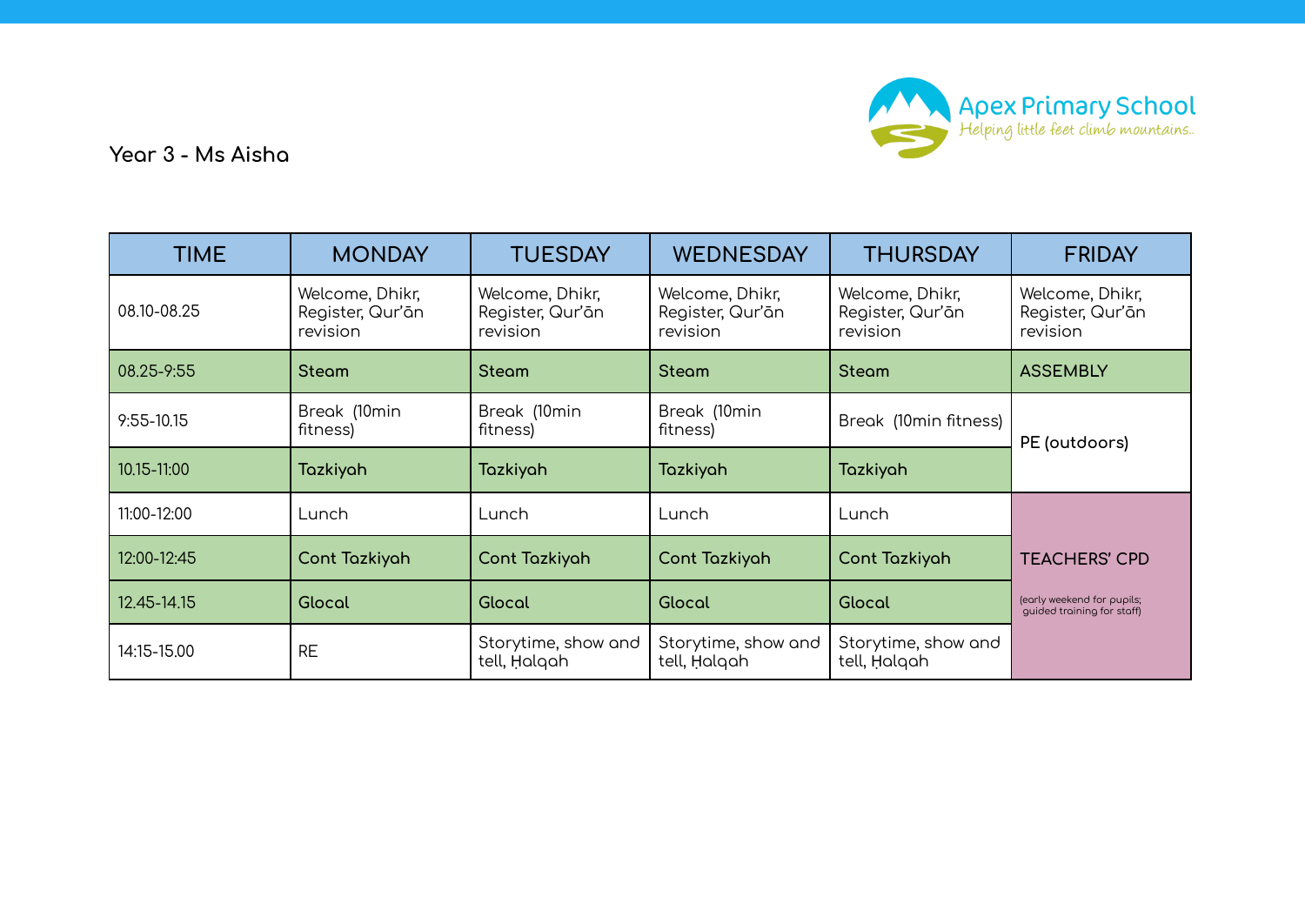

**Year 4 - Mualim Essaid**

| <b>TIME</b> | <b>MONDAY</b>                                   | <b>TUESDAY</b>                                  | <b>WEDNESDAY</b>                                | <b>THURSDAY</b>                                 | <b>FRIDAY</b>                                            |
|-------------|-------------------------------------------------|-------------------------------------------------|-------------------------------------------------|-------------------------------------------------|----------------------------------------------------------|
| 08.10-08.45 | Welcome, Dhikr,<br>Register, Qur'ān<br>revision | Welcome, Dhikr,<br>Register, Qur'ān<br>revision | Welcome, Dhikr,<br>Register, Qur'ān<br>revision | Welcome, Dhikr,<br>Register, Qur'ān<br>revision | Welcome, Dhikr,<br>Register, Qur'ān<br>revision          |
| 08.45-10.15 | <b>GLOCAL</b>                                   | Tazkiyah                                        | <b>GLOCAL</b>                                   | <b>TAZKIYAH</b>                                 |                                                          |
| 10.15-10.35 | Break (10min<br>fitness)                        | Break (10min<br>fitness)                        | Break (10min<br>fitness)                        | Break (10min<br>fitness)                        | PE (outdoors)                                            |
| 10.35-12.05 | <b>TAZKIYAH</b>                                 | Glocal                                          | <b>TAZKIYAH</b>                                 | <b>GLOCAL</b>                                   |                                                          |
| 12.05-13.15 | Lunch & Salāh                                   | Lunch & Salāh                                   | Lunch & Salāh                                   | Lunch & Salāh                                   |                                                          |
| 13.15-14.45 | <b>STEAM</b>                                    | <b>Steam</b>                                    | <b>STEAM</b>                                    | <b>STEAM</b>                                    | <b>TEACHERS' CPD</b>                                     |
| 14.45-15.00 | <b>RE</b>                                       | Halagah                                         | Halaqah                                         | Halaqah                                         | (early weekend for pupils;<br>quided training for staff) |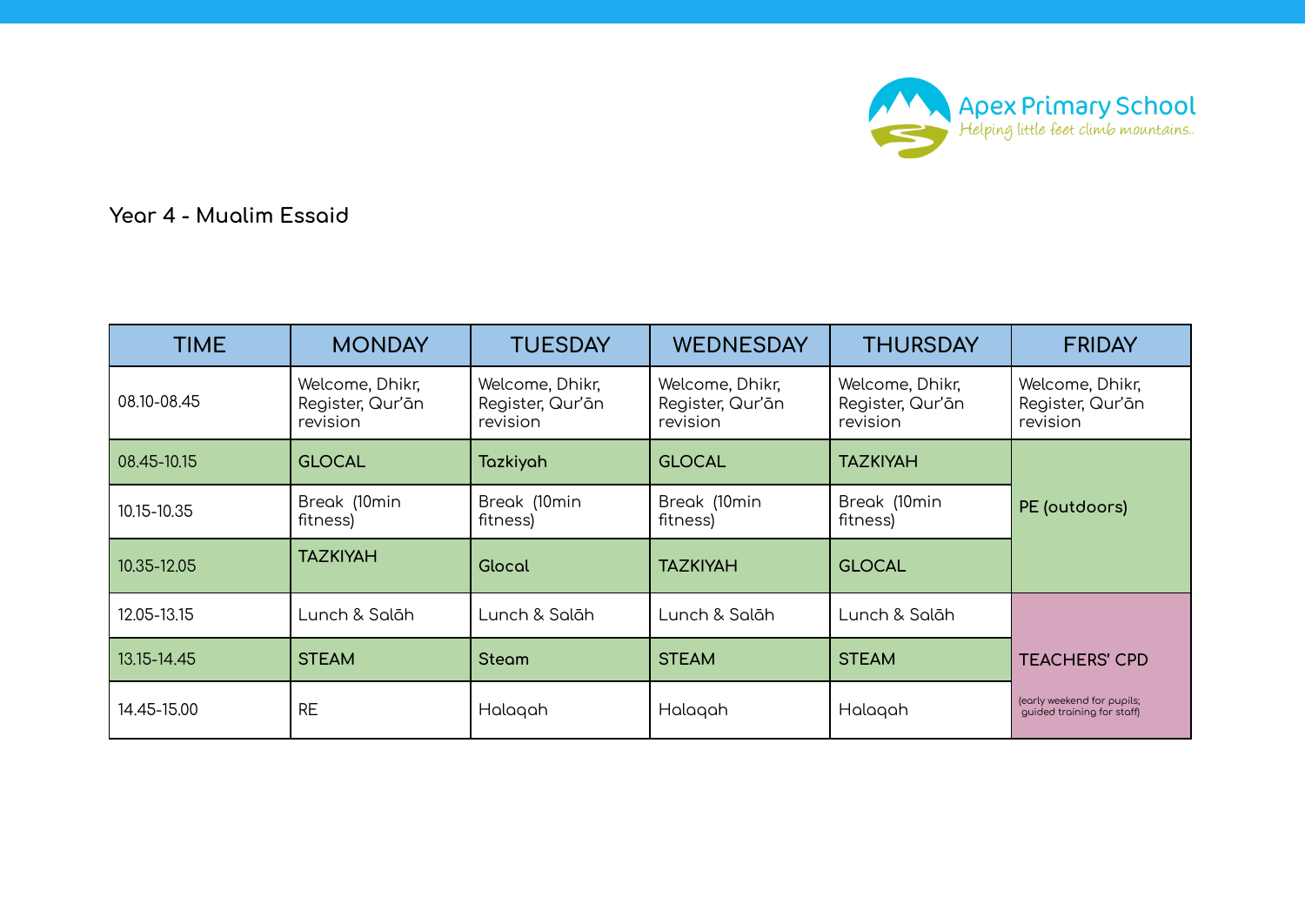

**Year 5 - Ms Sundas**

| <b>TIME</b> | <b>MONDAY</b>                                   | <b>TUESDAY</b>                                  | <b>WEDNESDAY</b>                                | <b>THURSDAY</b>                                 | <b>FRIDAY</b>                                            |
|-------------|-------------------------------------------------|-------------------------------------------------|-------------------------------------------------|-------------------------------------------------|----------------------------------------------------------|
| 08.10-08.45 | Welcome, Dhikr,<br>Register, Qur'ān<br>revision | Welcome, Dhikr,<br>Register, Qur'ān<br>revision | Welcome, Dhikr,<br>Register, Qur'ān<br>revision | Welcome, Dhikr,<br>Register, Qur'ān<br>revision | Welcome, Dhikr,<br>Register, Qur'ān<br>revision          |
| 08.45-10.15 | <b>STEAM</b>                                    | <b>STEAM</b>                                    | <b>STEAM</b>                                    | <b>STEAM</b>                                    |                                                          |
| 10.15-10.35 | Break (10min<br>fitness)                        | Break (10min<br>fitness)                        | Break (10min<br>fitness)                        | Break (10min<br>fitness)                        | PE (outdoors)                                            |
| 10.35-12.05 | <b>TAZKIYAH</b>                                 | <b>TAZKIYAH</b>                                 | <b>TAZKIYAH</b>                                 | <b>TAZKIYAH</b>                                 |                                                          |
| 12.05-13.15 | Lunch & Salāh                                   | Lunch & Salāh                                   | Lunch & Salāh                                   | Lunch & Salāh                                   |                                                          |
| 13.15-14.45 | <b>GLOCAL</b>                                   | <b>GLOCAL</b>                                   | <b>GLOCAL</b>                                   | <b>GLOCAL</b>                                   | <b>TEACHERS' CPD</b>                                     |
| 14.45-15.00 | <b>RE</b>                                       | Halaqah                                         | Halagah                                         | Halagah                                         | (early weekend for pupils;<br>quided training for staff) |